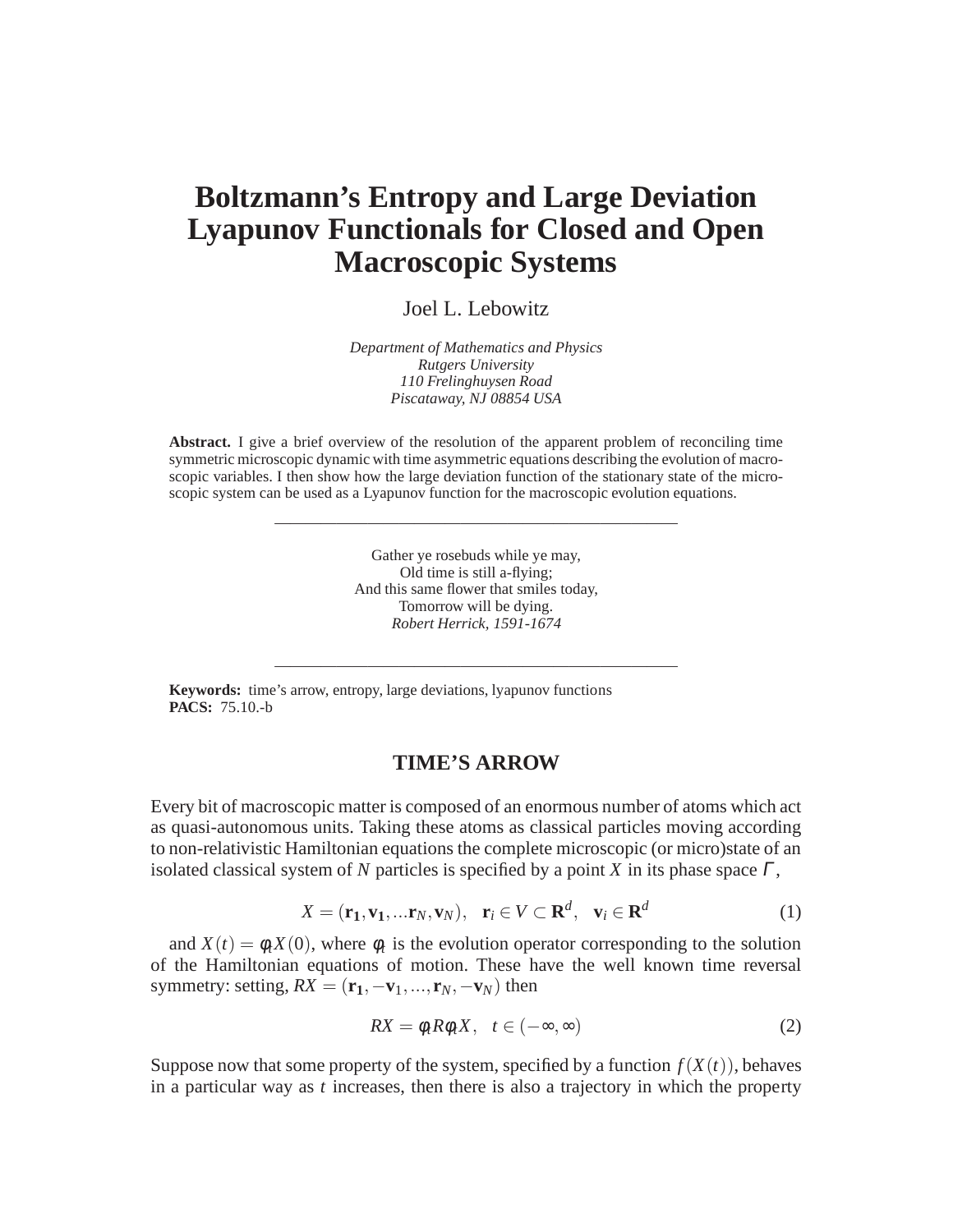behaves in the time reversed way. Thus, for example, if particle densities get more uniform, say in a way described by the diffusion equation, then there will also be evolutions in which the density gets more nonuniform. So why is one type of evolution, corresponding to "entropy" increase in accord with the second "law", common and the other never seen?

This problem was clearly stated by W. Thomson (later Lord Kelvin) who wrote in 1874 [1]:

"The essence of Joule's discovery is the subjection of physical phenomena to dynamical law. If, then, the motions of every particle of matter in the universe were precisely reversed at any instant, the course of nature would be simply reversed for ever after. The bursting bubble of foam at the foot of a waterfall would reunite and descend into the water; the thermal motions would reconcentrate their energy, and throw the mass up the fall in drops re-forming into a close column of ascending water. ... And if also the materialistic hypothesis of life were true, living creatures would grow backwards, with conscious knowledge of the future, but no memory of the past, and would become again unborn. But the real phenomena of life infinitely transcend human science; and speculation regarding consequences of their imagined reversal is utterly unprofitable."

The explanation of this apparent paradox, due to Thomson, Maxwell and Boltzmann, is based on the great disparity between microscopic and macroscopic scales—with the consequent exponentially large ratios between the number of microstates (phase space volume) corresponding to the different macrostates—and the fact that events are determined not only by differential equations, but also by initial conditions. These provide the ingredients for the emergence of definite time asymmetric behavior in the observed evolution of macroscopic systems, despite the total absence of such asymmetry in the dynamics of individual atoms. (For a more detailed discussion and references see  $[2]$ , $[3]$ .)

#### **Macrostates**

To describe the macroscopic state of a system of *N* atoms in a box *V*, say  $N \gtrsim 10^{20}$ , we make use of a much cruder description than that provided by the microstate *X*. We shall denote by  $M(X)$  such a macroscopic description of a macrostate. As an example we may divide *V* into *K* cells, where *K* is large but still  $K \ll N$ , and specify the number of particles, the momentum and the amount of energy in each cell, with some tolerance.

Clearly there are many  $X'$ s (in fact a continuum) which correspond to the same  $M$ . Let <sup>Γ</sup>*<sup>M</sup>* be the region in <sup>Γ</sup> consisting of all microstates *X* corresponding to a given macrostate *M* and denote by  $|I_M|$  its Liouville volume.

The equilibrium macrostate  $M_{eq}$  is defined as that state for which  $|T_{Meq}| \sim |T_E|$ , the area of the whole energy surface. When  $M(X)$  specifies a nonequilibrium state,  $|\Gamma_{M(X)}|$ is much smaller. Thus if the system contains *N* atoms in a volume *V* then the ratio of  $|\Gamma_{M_{eq}}|$ , for the macrostate  $M_{eq}$  in which there are  $(\frac{1}{2} \pm 10^{-10})N$  particles in the left half of the box, to |<sup>Γ</sup>*M*| for a macrostate *M* in which all the particles are in the left half is of order 2*N*. For any macroscopic value of *N*, this is far larger than the ratio of the volume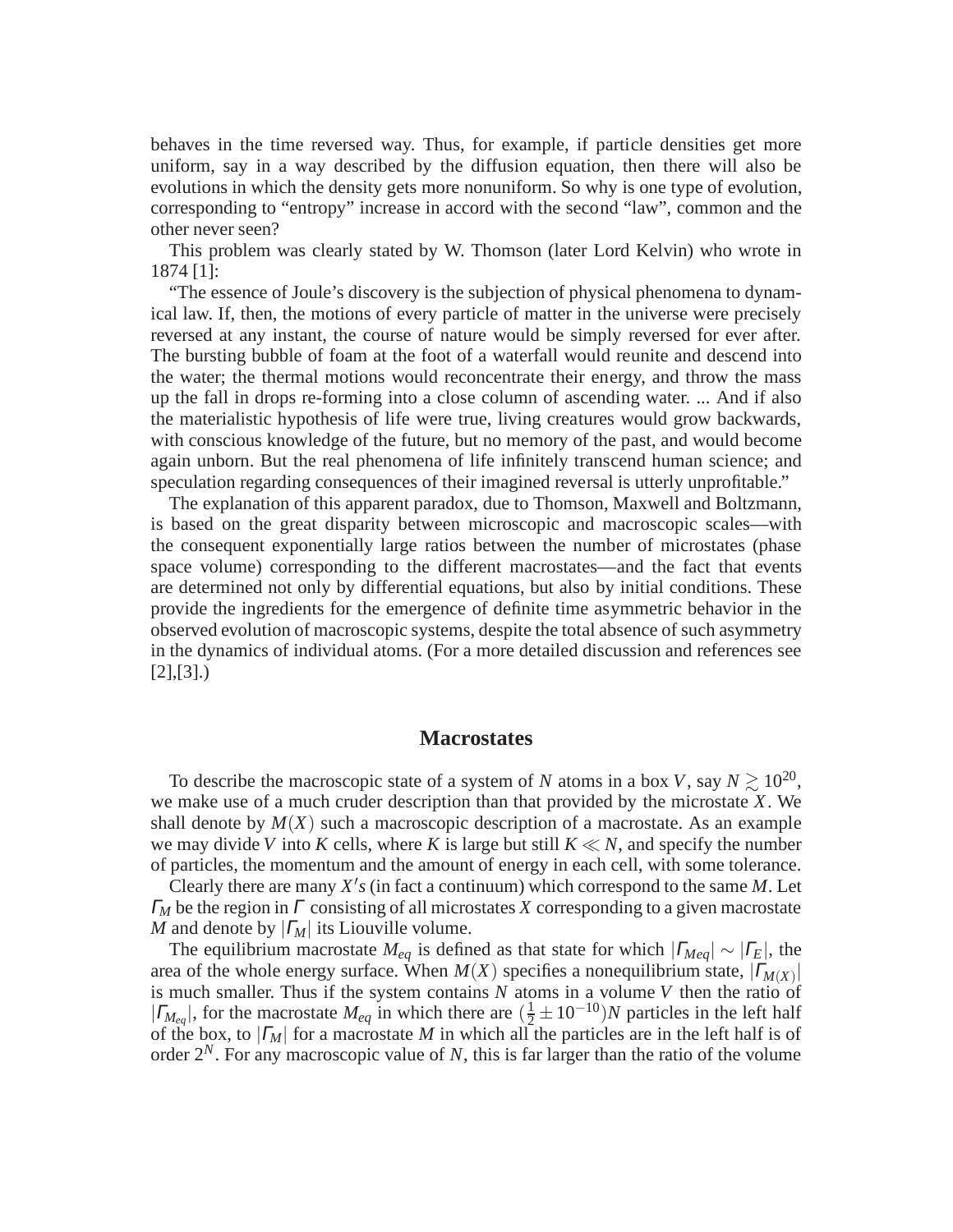of the known universe to the volume of one proton.<sup>1</sup>

Boltzmann then argued that given this disparity in the sizes of  $\Gamma_M$ ,  $|\Gamma_M(X(t))|$  will *typically* increase in a way which *explains* and describes the evolution towards equilibrium of isolated microscopic systems. 'Typical' here means that for any <sup>Γ</sup>*<sup>M</sup>* the relative volume of the set of microstates *X* in  $\Gamma_M$  for which  $\log|\Gamma_M(X(t))|$  decreases by a macroscopic amount during some time period  $\tau$ , (no bigger than the age of the universe) goes to zero exponentially in the number of atoms in the system.

# **ENTROPY AND LYAPUNOV FUNCTION FOR ISOLATED SYSTEM**

To make a connection with the Second Law of Clausius, Boltzmann defined the entropy of a macroscopic system with microstate *X* as

$$
S_B(X) = k \log |\Gamma_{M(X)}| \tag{3}
$$

and showed that (for a dilute gas) in the equilibrium macrostate  $M_{eq}$ , i.e.  $X \in \Gamma_{Meq}$ ,  $S_B$ is equal (to leading order in *N*) to the thermodynamic entropy of Clausius. Following O. Penrose, I shall call  $k\log |F_M(X)|$  the Boltzmann entropy of a system in the macrostate *M*(*X*).We can make Boltzmann's argument quantitative if we suppose (assume) that the time evolution of  $M_t$  satisfies an autonomous deterministic equation, such as the Navier-Stokes equation or the Boltzmann equation. This means that if  $M_{t_1} \to M_{t_2}$ , then the microscopic dynamics  $\phi_t$  carries  $\Gamma_{M_{t_1}}$  inside  $\Gamma_{M_{t_2}}$ , i.e.  $\phi_{t_2-t_1}\Gamma_{M_{t_1}} \subset \Gamma_{M_{t_2}}$  with *negligible error*. The fact that phase space volume is conserved by the Hamiltonian time evolution implies that  $|\Gamma_{M_{t_1}}| \leq |\Gamma_{M_{t_2}}|$  and thus that  $S_B(M_{t_2}) \geq S_B(M_{t_1})$  for  $t_2 \geq t_1$ .

We have thus derived an " $H$ -theorem" or Lyapunov function for any deterministic evolution of the macro-variables arising from the microscopic dynamics of an isolated Hamiltonian system[3].

**Example**: For spatially uniform equilibrium systems the thermodynamic entropy is extensive

$$
S(E, \mathbf{N}, V) = Vs(e, \mathbf{n}).
$$
\n(4)

*s*(*e*,.) is a concave function of *e*.

$$
\frac{\partial s}{\partial e} = \frac{1}{T}, \quad \frac{\partial}{\partial e}(\frac{1}{T}) = -(1/T^2)\frac{\partial T}{\partial e} \le 0.
$$
 (5)

For systems in "local thermal equilibrium" (LTE) with local densities  $n(x)$ ,  $e(x)$ ,  $u(x)$ 

$$
S_B(n, \mathbf{u}, e) = \int_V s(e(\mathbf{x}) - \frac{1}{2}mn(\mathbf{x})\mathbf{u}^2(\mathbf{x}), n(\mathbf{x}))d\mathbf{x} = S_{l.e}
$$
(6)

 $<sup>1</sup>$  This is the reason why properties of an equilibrium system, such as the fraction of particles in a given</sup> velocity domain can be obtained, for  $N \gg 1$ , as an average over the microcanonical ensemble. N.B. This does not depend on the system being ergodic in the mathematical sense as long as *N* is large enough.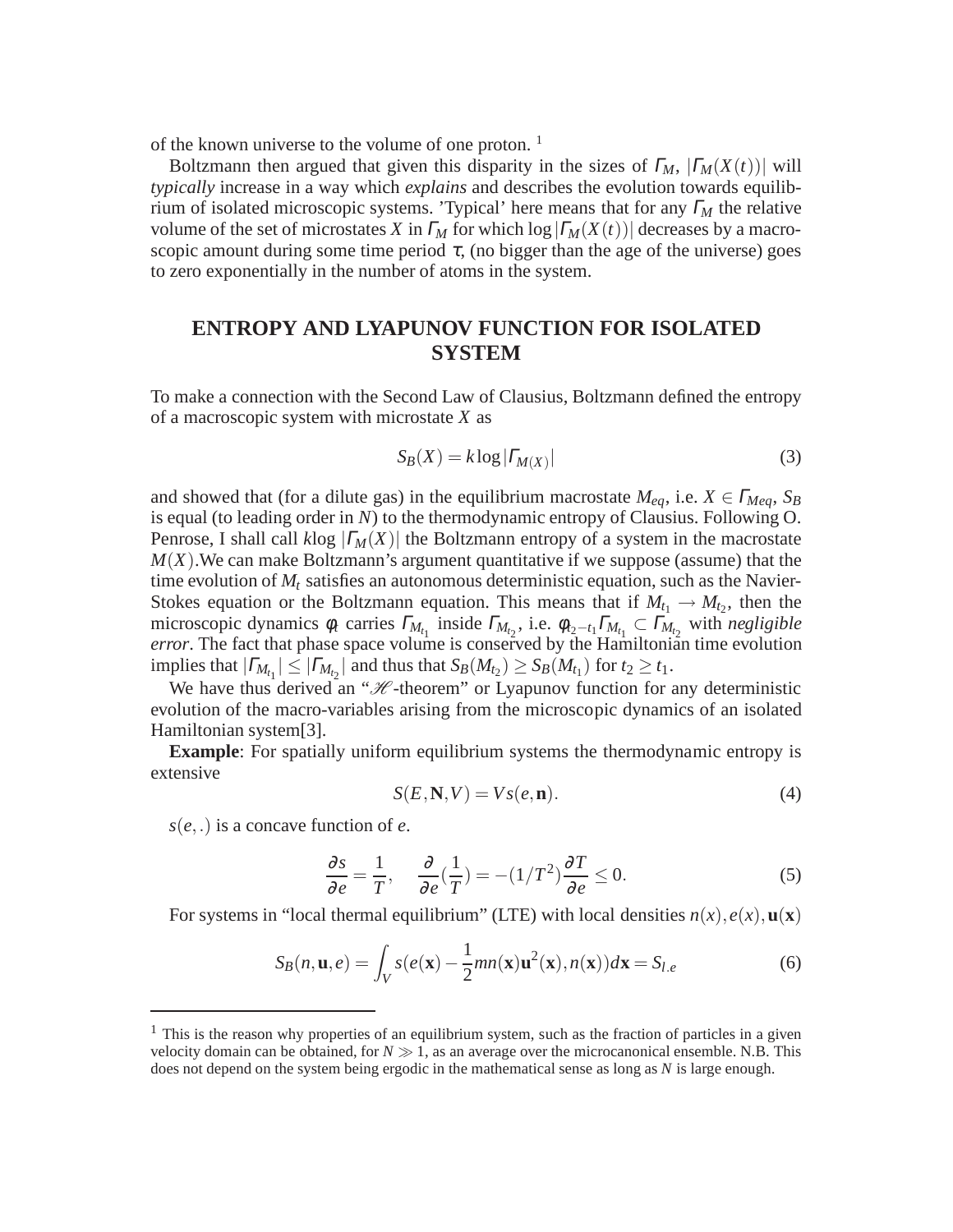Consider now an isolated system in LTE (with  $\mathbf{u} = 0$  and *n* constant) in a region *V* with boundary surface  $\Sigma$  and an energy density profile  $e(\mathbf{x})$  satisfying the macroscopic conservation equation

$$
\frac{\partial e}{\partial t} = -\nabla \cdot \underline{\mathbf{J}}\tag{7}
$$

where **J**(**e**) is the heat flux. When this is given by Fourier's law,

$$
\mathbf{J} = -\kappa \nabla \mathbf{T}, \quad \kappa(\mathbf{T}) \ge \mathbf{0}.\tag{8}
$$

we then have a closed autonomous equation for *e* or *T*. This yields,

$$
\frac{dS_{l.e}}{dt} = \frac{d}{dt} \int_{V} s d\mathbf{x}
$$
  
=  $-\int_{V} \frac{1}{T} (\nabla \cdot \mathbf{J}) dx = -\int_{\Sigma} \frac{1}{T} \mathbf{J} \cdot d\sum + \int_{V} \mathbf{J} \cdot (\nabla \frac{1}{T}) d\mathbf{x} \ge 0,$  (9)

since  $\mathbf{J} \cdot \mathbf{d} \Sigma = 0$  and  $\kappa \geq 0$ .

We next consider what happens when the isolated system is not in local equilibrium. (Following that we shall consider situations when the system is not isolated.)

Following Boltzmann, we refine the thermodynamic *M* used for systems in LTE by noting that the microstate  $X = {\mathbf{r}_i, \mathbf{v}_i}$ ,  $i = 1, ..., N$ , can be considered as a set of *N* points in the six dimensional " $\mu$ -space". We then divide up this  $\mu$ -space into  $\tilde{J}$  cells  $\tilde{\Delta}_{\alpha}$ , centered on  $(\mathbf{r}_{\alpha}, \mathbf{v}_{\alpha})$ , of volume  $|\tilde{\Delta}_{\alpha}|$ . A macrostate  $\tilde{M}$  is then specified by the number of particles in each  $\tilde{\Delta}_{\alpha}$ ,

$$
\tilde{M} = \{N_{\alpha}\}, \quad \alpha = 1, \dots, \tilde{J} \ll N. \tag{10}
$$

For dilute gases one can *neglect*, for typical configurations, the interaction energy between the particles. The coarse grained energy of the system in the state  $\tilde{M}$  is given, up to terms independent of  $f$ , by

$$
\frac{1}{2}m\sum_{\alpha}N_{\alpha}\mathbf{v}_{\alpha}^{2} = E
$$
\n(11)

with

$$
\sum N_{\alpha} = N \tag{12}
$$

The phase space volume associated with such an  $\tilde{M}$  is then readily computed to be

$$
|\varGamma_{\tilde{M}}| = \Pi_{\alpha} (N_{\alpha}!)^{-1} |\tilde{\Delta}_{\alpha}|^{N_{\alpha}}
$$
\n(13)

Stirling's formula then gives

$$
S_B(\tilde{M}) \sim -k \left\{ \sum_{\alpha} \left( \frac{N_{\alpha}}{|\tilde{\Delta}_{\alpha}|} \log \frac{N_{\alpha}}{|\tilde{\Delta}_{\alpha}|} \right) |\tilde{\Delta}_{\alpha}| - N \right\} (14)
$$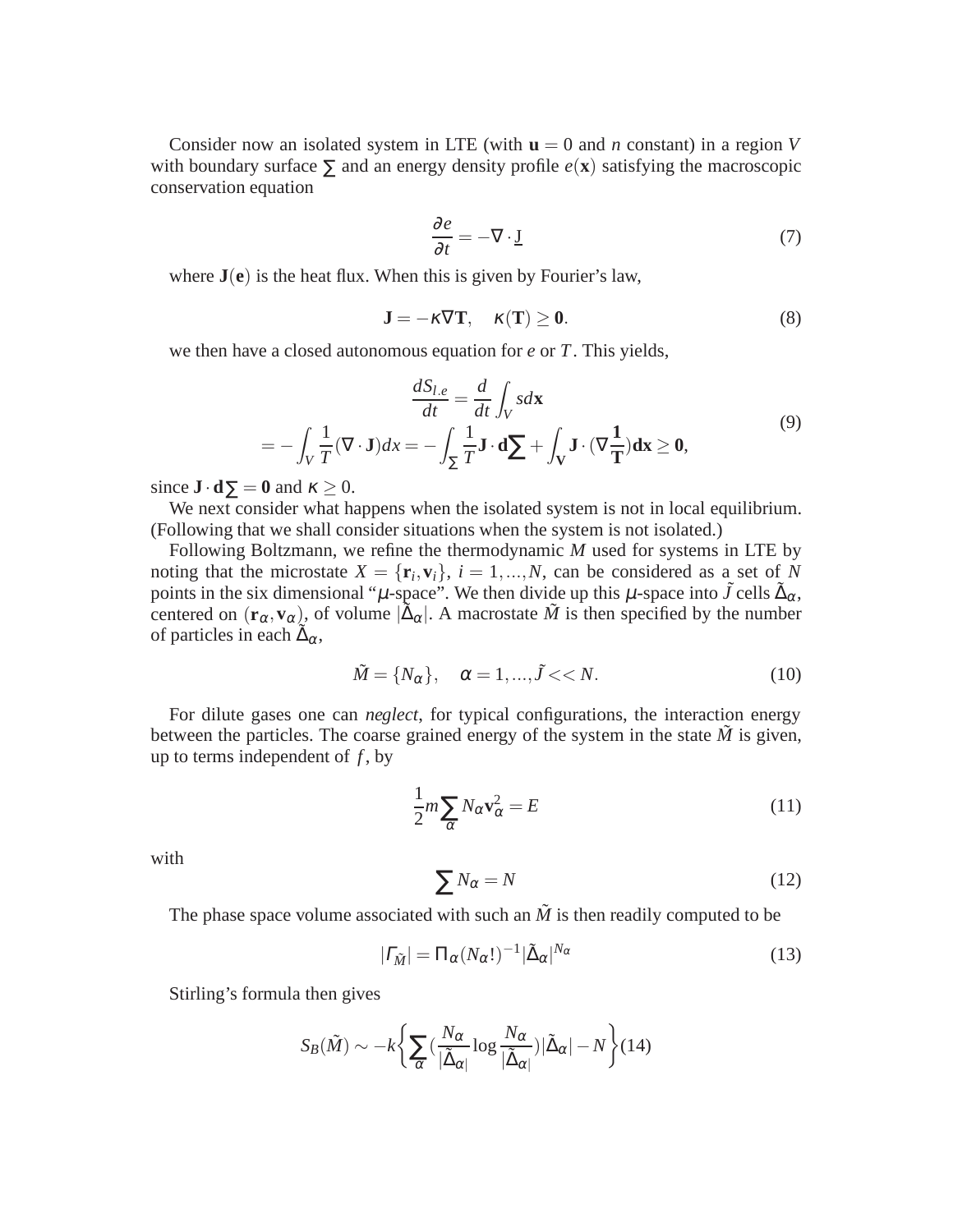Using  $\tilde{M}$  we can associate with a typical *X* a coarse grained density

 $f_X \sim N_\alpha/|\tilde{\Delta}_\alpha|$  in  $\mu$ -space, i.e. such that  $N_\alpha = \int_{\tilde{\Delta}_\alpha} d\mathbf{x} d\mathbf{v} f_X(\mathbf{x}, \mathbf{v})$ . The Boltzmann entropy is then given by

$$
S_B(X) = S_{\text{gas}}(f) = -k \int_V d\mathbf{x} \int_{\mathbb{R}^3} d\mathbf{v} f(\mathbf{x}, \mathbf{v}) \log f(\mathbf{x}, \mathbf{v}) \tag{15}
$$

The maximum of  $S_{\text{gas}}(f)$  over all f which satisfy the constraints,

Z

$$
\int_{V} d\mathbf{x} \int_{\mathbf{R}^{3}} d\mathbf{v} f(\mathbf{x}, \mathbf{v}) = N
$$
\n
$$
\int_{V} d\mathbf{x} \int_{\mathbb{R}^{3}} d\mathbf{v} \frac{1}{2} m \mathbf{v}^{2} f(\mathbf{x}, \mathbf{v}) = E(17)
$$
\n(16)

gives the equilibrium distribution, which is readily seen to be the Maxwell distribution

$$
f_{eq} = \frac{N}{V} (2\pi kT/m)^{-3/2} \exp[-m\mathbf{v}^2/2kT]
$$
 (18)

where  $kT = 2/3(E/N)$ . In this case  $S_B$  coincides with the Clausius entropy

$$
S_{\rm gas}(f_{eq}) = S(E, N, V) = Nk[\frac{3}{2}\log T - \log(N/V)] + \text{Const.}
$$
 (19)

When  $f \neq f_{eq}$  then *f* and consequently  $S_{gas}(f)$  will change in time. The second law, now says that *typical*  $X \in \Gamma_M^*$ , at the initial time  $t = 0$ , will have an  $\tilde{M}_t = \tilde{M}(X_t)$  such that  $S_B(\tilde{M}(X_t)) \geq S_B(\tilde{M}(X_{t'}))$ , for  $t \geq t'$ . This means that  $S_{\text{gas}}(f_t) \geq S_{\text{gas}}(f_{t'})$ , for  $t \geq t'$ . This is exactly what happens for a dilute gas described by the Boltzmann equation for which

$$
\frac{d}{dt}S_{\text{gas}}(f_t) \ge 0, \quad \text{Boltzmann's} \quad \mathcal{H}\text{—theorem} \tag{20}
$$

i.e.  $S_{gas}$  (*f*) is a Lyapunov function,

As put by Boltzmann: "In one respect we have even generalized the entropy principle here, in that we have been able to define the entropy in a gas that is not in a stationary state"[4].

**Remark**: It is important to distinguish between the empirical  $\mu$ -space density profile  $f_{X_t}(\mathbf{x}, \mathbf{v})$  and another object with the same name, the marginal one-particle (probability) distribution  $F_1(\mathbf{x}, \mathbf{v}, t)$  obtained from an *N*-particle ensemble density evolving according to the Liouville equation. An instructive example is a macroscopic system of *N* noninteracting point particles, moving among a periodic array of scatterers in a macroscopic volume *V*. Starting with a nonuniform initial density  $f_{X_0}(\mathbf{x}, \mathbf{v})$  the time evolved  $f_{X_t}(\mathbf{x}, \mathbf{v})$ will approach an *f* which depends only on  $|{\bf v}|$  and which will have a larger  $S_{\rm gas}(f)$ , while  $\int \int F_1 \log F_1 d\mathbf{x} d\mathbf{v}$  remains constant in time. The obvious evolution equation for  $f_{X_t}$  for this system, namely the one-particle Liouville equation, in fact does not describe the evolution of  $f_{X_t}$  for times after which  $F_1(\mathbf{x}, \mathbf{v}, t)$  has developed structure on the microscopic scale.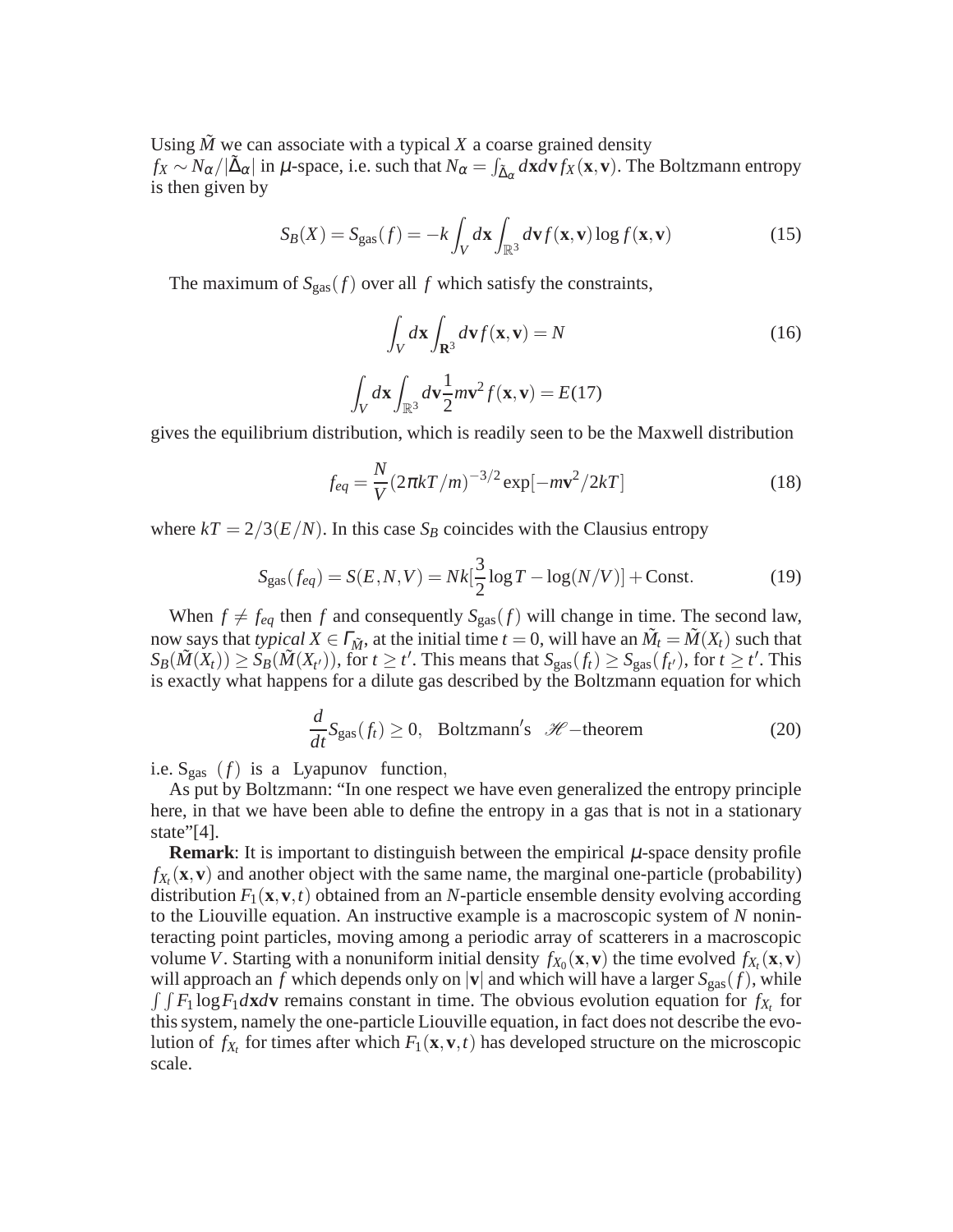#### **The Boltzmann Entropy of Dense Fluids Not in LTE**

Consider now the case when the interaction potential energy Φ between the particles is not negligible. The region  $\Gamma_{\tilde{M}}$  will then include phase points with widely differing total energies. The set of microstate *X* of a system with a specified energy,  $H(X) = E$  will then correspond to a small fraction of  $\varGamma_{\tilde{M}(X)}$ . In fact a little thought shows that most of  $\varGamma_f$ corresponds to the largest energies compatible with  $f(\mathbf{x}, \mathbf{v})$ . The macrostate *M* specified by both *f* and *E* will then have a Boltzmann entropy consisting of a momentum part and a configurational part. For a system of hard spheres where  $E = K$  the Boltzmann entropy can be written as the sum,

$$
S_{hs}(f) = S^{(m)}(f) + \mathscr{S}_{hs}^{(c)}(n)
$$
 (21)

where  $S^{(m)}$  is the momentum part

$$
S^{(m)}(f) = -\int\limits_V d\mathbf{x} \int d\mathbf{v} f(\mathbf{x}, \mathbf{v}) \log[f(\mathbf{x}, \mathbf{v})/n(\mathbf{x})]
$$
(22)

and  $\mathscr{S}_{hs}^{(c)}(n)$  is the configurational part of the entropy of an equilibrium system of hard spheres kept at a nonuniform density  $n(\mathbf{x}) = \int f(\mathbf{x}, \mathbf{v}) d\mathbf{v}$  by some external potential *U*(**x**).

 $S<sub>hs</sub>(f)$  was proven by Resibois (in a different form) to be a Lyapunov function for the modified Enskog equation c.f.[3],



$$
\frac{d}{dt}S_{hs}(f_t) \ge 0
$$
\n(23)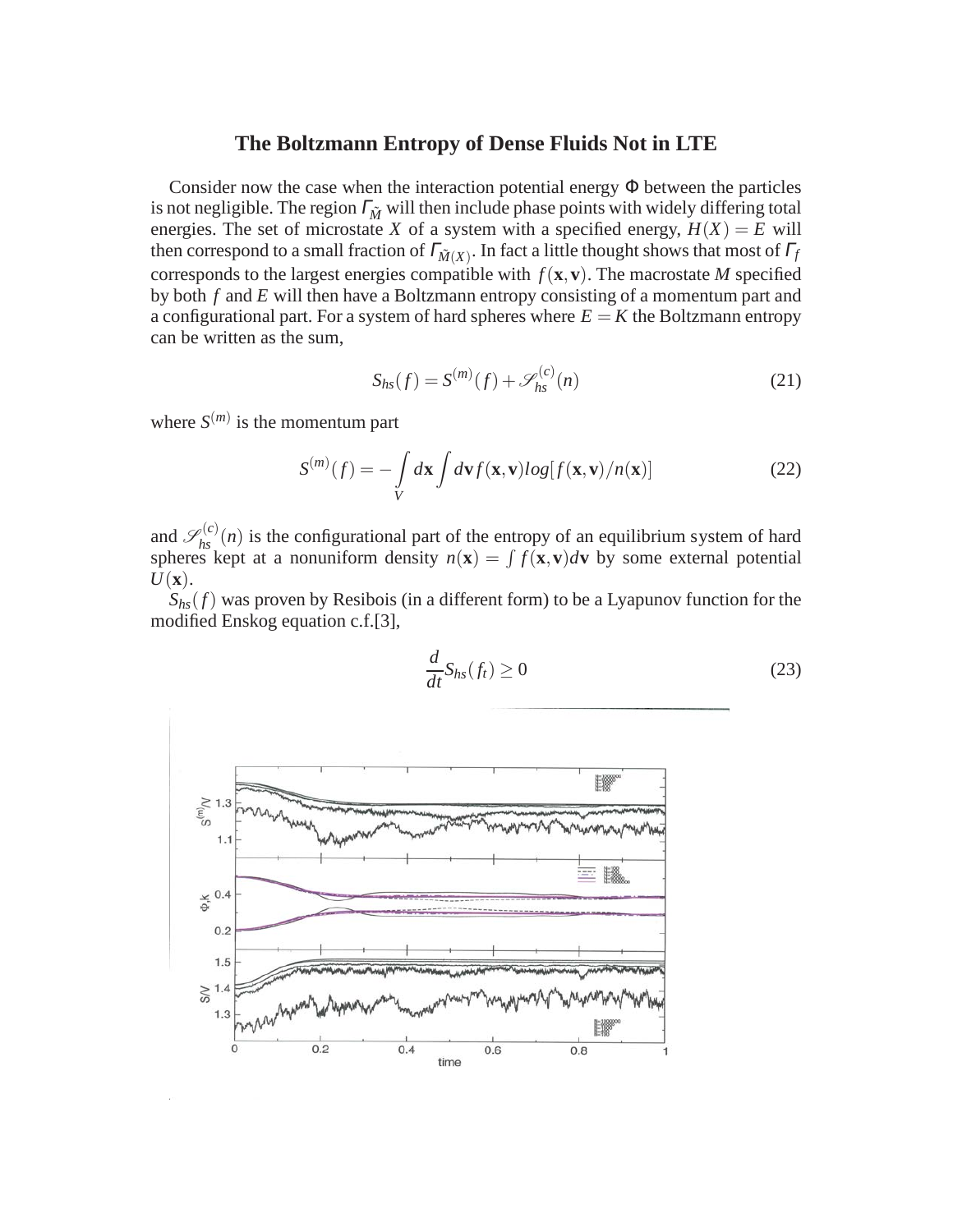The decrease of  $S^{(m)}(f_t)$  and increase of the total  $S(f_t, E)$  is shown in Fig. 1. Based on molecular dynamic simulations for different number of particles *N* in a periodic box, Fig.1 shows the time evolution of  $S^{(m)}$ , of the potential and kinetic energies and of the total entropy *S* for a Lennard-Jones system started at  $t = 0$  in a state where the kinetic energy is "too high"[5]. This corresponds to a situation considered by Jaynes, c.f.[3].

#### **OPEN SYSTEMS**

For an open system, say one in contact with a "heat bath" at a specified temperature  $\bar{T}$ , the entropy of the system alone is clearly no longer an increasing function, e.g. we can start the system at an energy  $E_o$  corresponding to a temperature  $T_o > \overline{T}$ . In terms of the macroscopic equation for the energy density or temperature the entropy is no longer a Lyapunov function since the energy flux across the boundaries no longer vanishes, and can be either positive or negative.

So what do we do for a Lyapunov function?

A simple way which works for the case when there is only one heat bath is to observe that the *total* entropy production in system plus reservoir can be written as, see (9),

$$
\frac{dS_{total}}{dl} = \frac{dS_{l.e}}{dt} + \int_{\Sigma} (1/\bar{T}) \mathbf{J} \cdot \mathbf{d} \sum \tag{24}
$$

$$
= \frac{d}{dt} [S_{l,e} - (1/\bar{T}) E_{l,e}] = \frac{d}{dt} (-\mathcal{F})
$$
\n(25)

$$
= \int_{V} \mathbf{J} \cdot \nabla (\frac{1}{\mathbf{T}}) \mathbf{dx} \ge \mathbf{0}
$$
 (26)

where  $\mathscr{F}$ , given by the terms in the square brackett in (25), is now the "Lyapunov function".

This procedure fails when the system is in contact with more than one heat bath and  $\overline{T}$  is not constant on the boundary  $\Sigma$  in which case the entropy production is not zero in the stationary state.

To proceed we now recall that, as noted by Boltzmann and Einstein, the relative Boltzmann entropy  $\mathscr{S}(M) \equiv S_B(M) - S_B(M_{eq})$  is equal to the log of the probability of finding the system in the macrostate  $M = \{e(x)\}\,$ ,

$$
P(M) \sim exp[S_B(M) - S_B(M_{eq})] = exp\{-\mathcal{F}(M)\}\tag{27}
$$

This probability is with respect to the uniform (microcanonical) measure on the energy surface of the isolated system, which is stationary under the microscopic Hamiltonian time evolution.

 $\mathscr{S}(M)$  thus coincides, in the limit of large system size and M macroscopically distinct from *Meq* (the latter includes states which only differ by "normal" fluctuations) with the negative of the usual large deviation functional (LDF) of probability theory for  $\mu_{st}(X) \sim \delta(H(X)-E)$ , i.e. for the microcanonical ensemble.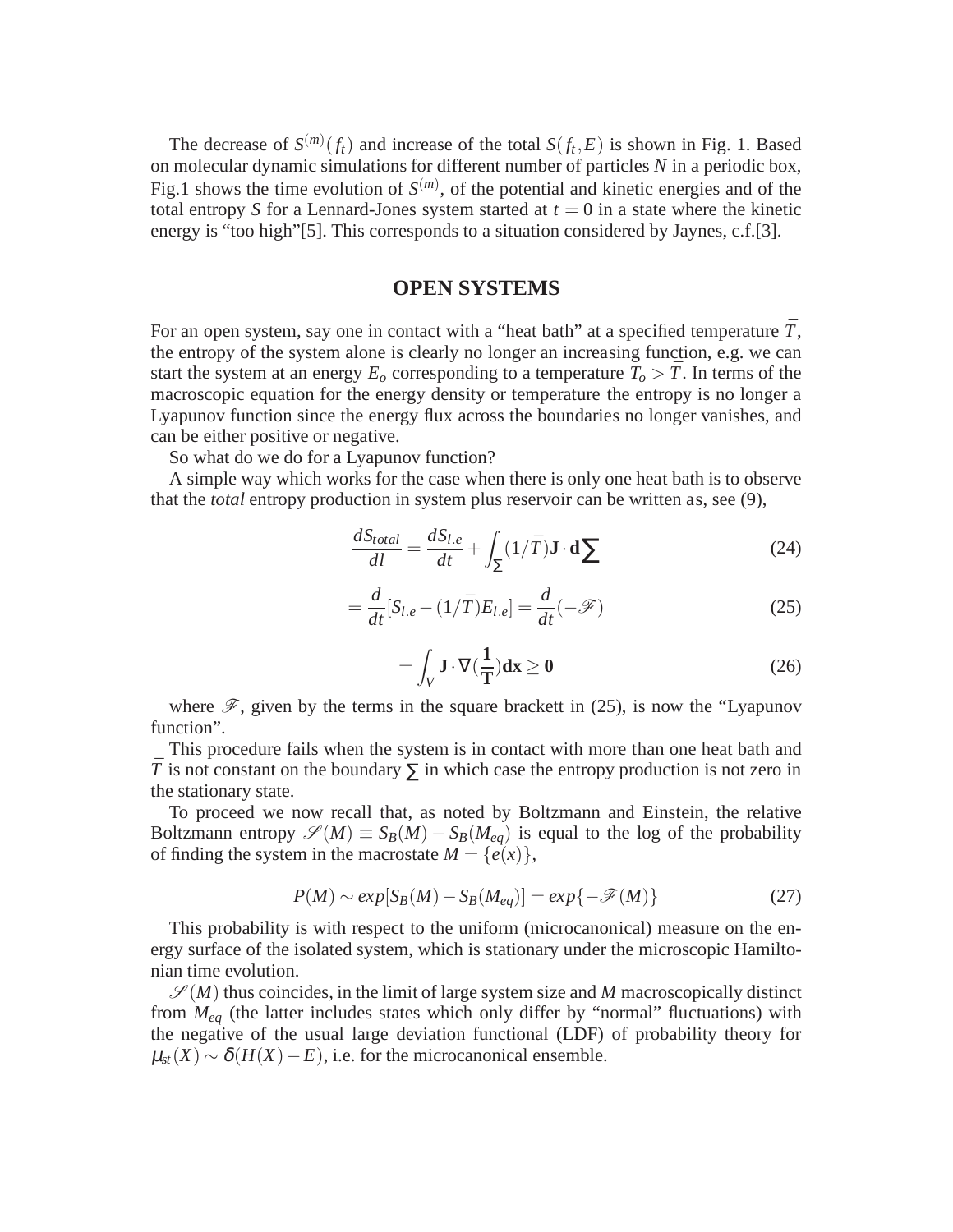The same is true for the Lyapunov function  $\mathscr F$  for the system in contact with a single heat bath at temperature  $\bar{T}$ , where

$$
\mathcal{F}(\{e(x)\}) = [E - \bar{T}S_{l.e}]/\bar{T}
$$
\n(28)

is again the LDF of the stationary measure for the system in contact with a heat bath. This is now the canonical ensemble at temperature  $\bar{T}$ .

$$
\mu_{st} \sim exp[-H(X)/\bar{T}] \tag{29}
$$

The above analysis can be readily generalized to the macrostate  $M = \{e(\mathbf{x}), \mathbf{n}(\mathbf{x}), \mathbf{u}(\mathbf{x})\}$ whose time evolution is governed by the Navier-Stokes equations. In fact one expects that the LDF for the stationary measure will always be a Lyapunov function for the macroscopic equation [6, 7]. An example which exploits this fact to derive new Lyapunov functions is given in the next section[8].

# **LYAPUNOV FUNCTION FOR A SYSTEM IN CONTACT WITH SEVERAL PARTICLE RESERVOIRS**

Let  $\sigma$  be a smooth increasing function. We consider the PDE on a regular domain  $V \subset \mathbb{R}^d$ 

$$
\frac{\partial \rho(t, \mathbf{x})}{\partial t} = \nabla^2 \left( \sigma \big( \rho(t, x) \big) \right),\tag{30}
$$

with Dirichlet boundary conditions on  $\Sigma$  specified by the reservoirs, i.e.  $\rho(t, x) = \bar{\rho}(x)$ for  $x \in \Sigma$  where  $\bar{\rho}(x)$  is the stationary profile in all of *V*. Let

$$
F_u(v) = \int_u^v dz \log \frac{\sigma(z)}{\sigma(u)}.
$$
\n(31)

We define the functional

$$
\mathscr{F}(\sigma) = \int_{V} dx F_{(\mathbf{u})}(\sigma(\mathbf{x})).
$$
\n(32)

A straightforward but lengthy computation then shows that  $\frac{\partial \mathcal{F}(\rho)}{\partial t} \ge 0$  where we used the fact that on the boundary  $\frac{\rho(t,x)}{\bar{\rho}(x)} = 1$ .

The function  $\mathscr F$  defined in (32) is the LDF for the "zero range process" in contact with particle reservoirs at different densities. For this model the NESS is known explicitely and thus permits the explicit computation of the LDF [8].

The same computation will go through with a field

$$
\frac{\partial \rho(t, x)}{\partial_t} = \nabla^2 \sigma(\rho(t, x)) - E \nabla \sigma(\rho(t, x)).
$$
\n(33)

One could also treat mixed Dirichlet/Neumann boundary conditions.